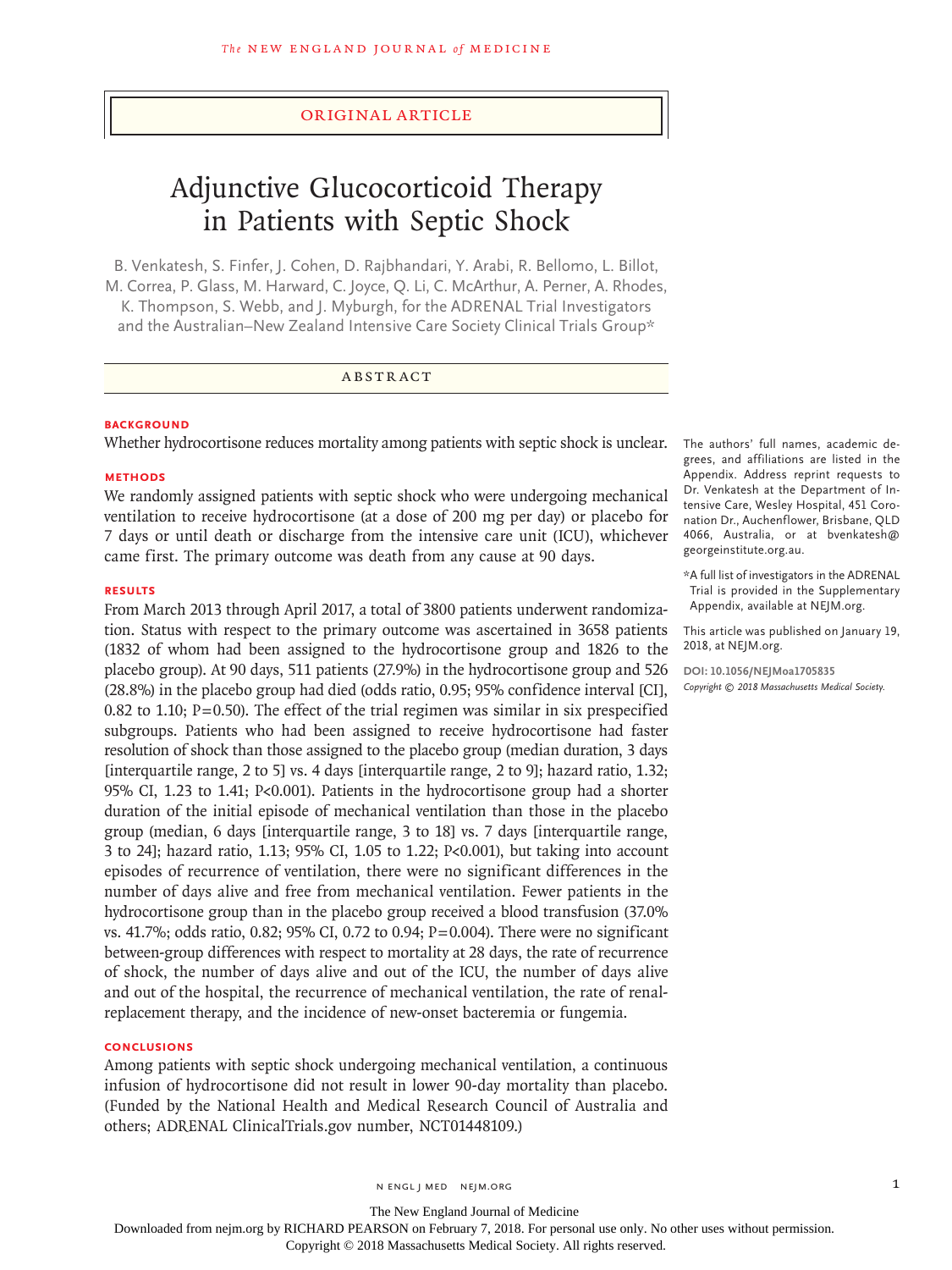EPSIS, WHICH HAS BEEN IDENTIFIED BY<br>the World Health Organization as a global<br>health priority, has no proven pharmaco-<br>logic treatment, other than the appropriate antiepsis, which has been identified by the World Health Organization as a global health priority, has no proven pharmacobiotic agents, fluids, and vasopressors as needed; reported death rates among hospitalized patients range between 30% and 45%.1-6 Glucocorticoids have been used as an adjuvant therapy for septic shock for more than 40 years.<sup>7</sup> Nonetheless, uncertainty about their safety and efficacy remains.

Randomized, controlled trials that were conducted in the 1980s showed that the use of highdose methylprednisolone (30 mg per kilogram of body weight) was associated with higher morbidity and mortality than control.<sup>8,9</sup> Two randomized, controlled trials that examined the effect of lower-dose hydrocortisone (200 mg per day) on mortality among patients with septic shock showed conflicting results, $10,11$  although each trial showed an earlier reversal of shock in patients who had been treated with hydrocortisone than in control patients.

Subsequent systematic reviews and metaanalyses have not provided compelling evidence for or against the use of hydrocortisone in patients with septic shock.12-14 Current clinical practice guidelines recommend the use of hydrocortisone in patients with septic shock if adequate fluid resuscitation and treatment with vasopressors have not restored hemodynamic stability; however, the guidelines classify the recommendation as weak, on the basis of the low quality of available evidence.15

The uncertainty about the efficacy of glucocorticoids in reducing mortality among patients with septic shock has resulted in widespread variation in clinical practice.<sup>16</sup> Reports of potential adverse effects associated with glucocorticoids, including superinfection and metabolic and neuromuscular effects, have compounded clinical uncertainty.11 We designed the Adjunctive Corticosteroid Treatment in Critically Ill Patients with Septic Shock (ADRENAL) trial to test the hypothesis that hydrocortisone results in lower mortality than placebo among patients with septic shock.<sup>17</sup>

# Methods

# **Trial Design and Oversight**

Our trial was an investigator-initiated, international, pragmatic, double-blind, parallel-group, randomized, controlled trial that compared intravenous infusions of hydrocortisone with matched placebo in patients with septic shock who were undergoing mechanical ventilation in an intensive care unit (ICU). We conducted the trial in Australia, the United Kingdom, New Zealand, Saudi Arabia, and Denmark.

The trial management committee designed the trial. The trial sponsor (the George Institute for Global Health, Australia) coordinated all the operational processes and conducted all the statistical analyses. Trained research coordinators collected data at each site and entered the information into a Web-based database. Data monitoring and source-data verification were conducted according to a prespecified monitoring plan (Table S1 in the Supplementary Appendix, available with the full text of this article at NEJM.org).

Before enrollment was completed, we published the trial protocol (available at NEJM.org) and statistical analysis plan.17,18 Approval from a human research ethics committee was obtained for all the sites before enrollment of the patients. Previous written informed consent or written consent to continue was obtained for all participants, according to the legal requirements in each jurisdiction. The authors vouch for the accuracy and completeness of the data and statistical analyses and for the fidelity of the trial to the protocol.

Neither Pfizer (which supplied hydrocortisone) nor Radpharm Scientific (which supplied placebo) had any input into the design or conduct of the study, data collection, statistical analysis, or writing of the manuscript. Mater Pharmacy Services (Brisbane, Australia) was responsible for acquisition of the drugs and the blinding processes. There was no contractual arrangement between the trial sponsor, the George Institute for Global Health, and either Pfizer or Radpharm Scientific. All contractual arrangements were between Mater Pharmacy Services and the George Institute for Global Health.

# **Patients**

Eligible participants were adults (≥18 years of age) who were undergoing mechanical ventilation, for whom there was a documented or strong clinical suspicion of infection, who fulfilled two or more criteria of the systemic inflammatory response syndrome,<sup>19</sup> and who had been treated with vasopressors or inotropic agents for a minimum of 4 hours up to and at the time of ran-

2 N ENGL J MED NEJM.ORG

The New England Journal of Medicine

Downloaded from nejm.org by RICHARD PEARSON on February 7, 2018. For personal use only. No other uses without permission.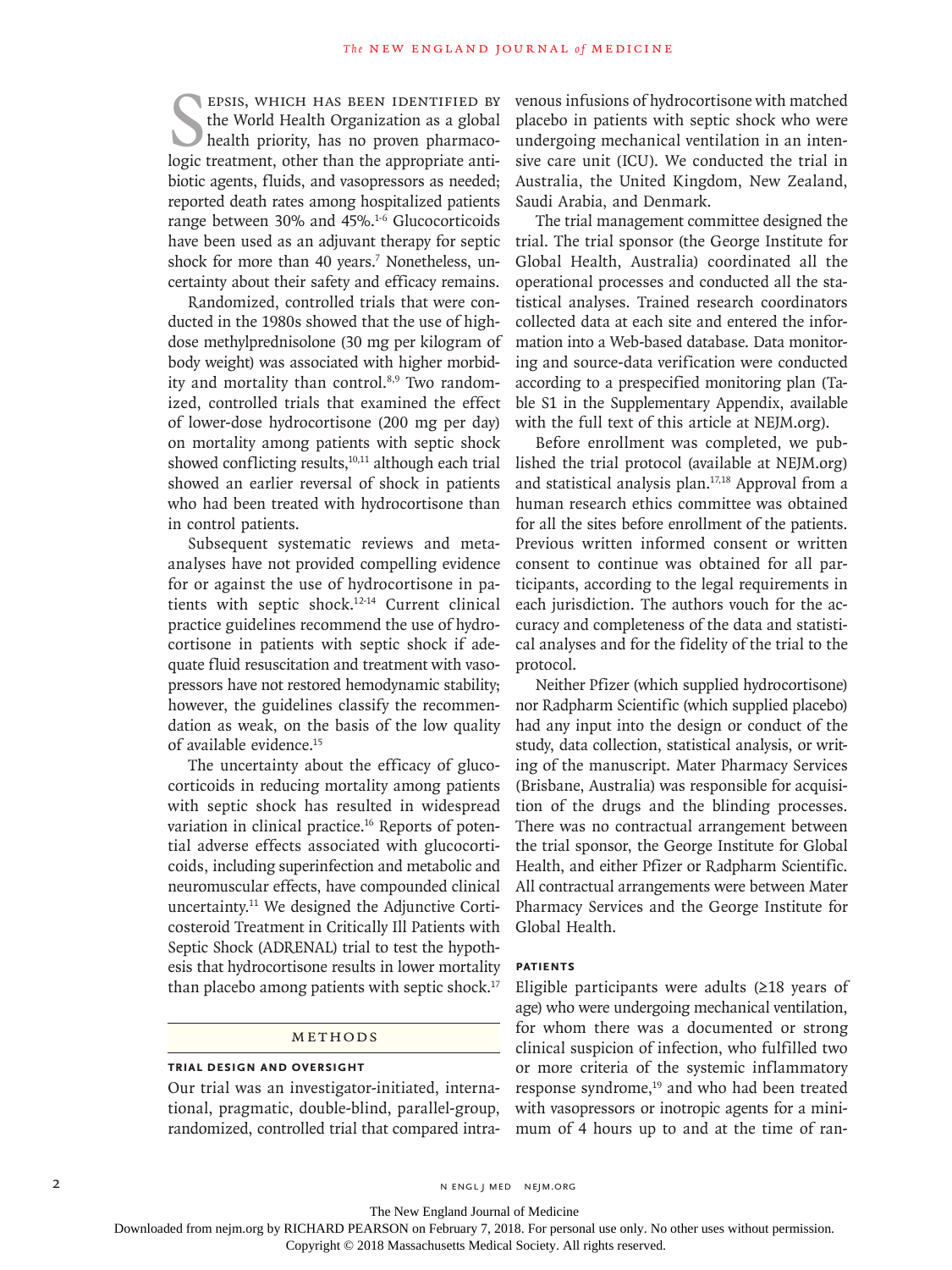domization. Patients were excluded if they were likely to receive treatment with systemic glucocorticoids for an indication other than septic shock, had received etomidate<sup>20</sup> (a short-acting anesthetic agent with adrenal-suppressant properties) during the current hospital admission, were considered to be likely to die from a preexisting disease within 90 days after randomization or had treatment limitations in place, or had met all the inclusion criteria for more than 24 hours. Detailed inclusion and exclusion criteria and the alignment of these criteria with the Third International Consensus Definitions for Sepsis and Septic Shock (Sepsis-3) $^{21}$  are provided in Tables S2A through S2C in the Supplementary Appendix.

# **Randomization and Trial Regimen**

We concealed the randomized trial-group assignments using a minimization algorithm by means of a password-protected, encrypted, Web-based interface. Randomization was stratified according to participating center and according to medical or surgical admission. Surgical admissions were defined as patients being admitted to the ICU from the operating room or the recovery room; all other admissions were considered to be medical admissions.

Patients were assigned to receive an intravenous infusion of hydrocortisone (Pfizer) at a dose of 200 mg per day or matching placebo (Radpharm Scientific). Blinding regarding the trial regimen was ensured by the supply of hydrocortisone and placebo in identical, masked vials. The integrity of the trial-group assignment was confirmed by an independent person who assessed a random sample of hydrocortisone and placebo packs from 10% of the trial population (Table S3A in the Supplementary Appendix). The trial regimen was reconstituted to produce a concentration of 1 mg per milliliter of hydrocortisone or an equivalent volume (in milliliters) of placebo. The trial dose volume was set at 200 ml, which was administered by means of continuous intravenous infusion over a period of 24 hours for a maximum of 7 days or until ICU discharge or death, whichever occurred first. A description of the blinding process and of the preparation and reconstitution of the trial regimen is provided in Table S3B in the Supplementary Appendix.

The patients, treating clinicians, and trial personnel were unaware of the trial-group assignments and sequence. All other aspects of the patients' care were conducted at the discretion of the treating clinicians.

# **Outcomes**

The primary outcome was death from any cause at 90 days after randomization. Secondary outcomes included death from any cause at 28 days after randomization, the time to the resolution of shock,<sup>22</sup> the recurrence of shock, the length of ICU stay, the length of hospital stay, the frequency and duration of mechanical ventilation, the frequency and duration of treatment with renal-replacement therapy, the incidence of newonset bacteremia or fungemia between 2 and 14 days after randomization, and the receipt of blood transfusion in the ICU. Definitions of the secondary outcomes are provided in Table S4 in the Supplementary Appendix.

# **Statistical Analysis**

We determined that a population of 3800 patients would provide the trial with 90% power to detect an absolute difference of 5 percentage points in 90-day all-cause mortality from an estimated baseline mortality of 33%, at an alpha level of 0.05.6 This calculation allowed for a rate of withdrawal and loss to follow-up of 1%.

The primary-outcome result is presented as the odds ratio for death, with corresponding 95% confidence intervals, analyzed with the use of a logistic-regression model with adjustment for stratification variables, with admission type (medical or surgical) as a fixed effect and trial site as a random effect. Additional sensitivity analyses were performed by adding the following covariates to the main logistic-regression model: sex; age; Acute Physiology and Chronic Health Evaluation (APACHE) II score, assessed on a scale from 0 to 71, with higher scores indicating a higher risk of death<sup>23</sup>; the time from the onset of shock to randomization; and the use of renal-replacement therapy in the 24 hours before randomization.

The primary outcome was also examined in six prespecified subgroups, which were defined according to the following baseline characteristics: admission type (medical vs. surgical); dose of catecholamine infusions (norepinephrine or epinephrine at a dose of  $\langle 15 \mu g \rangle$  per minute vs.  $\geq$ 15  $\mu$ g per minute); primary site of sepsis (pulmonary vs. nonpulmonary); sex (male vs. female); APACHE II score (<25 vs.  $\geq$ 25; a score of  $\geq$ 25 has

The New England Journal of Medicine

Downloaded from nejm.org by RICHARD PEARSON on February 7, 2018. For personal use only. No other uses without permission.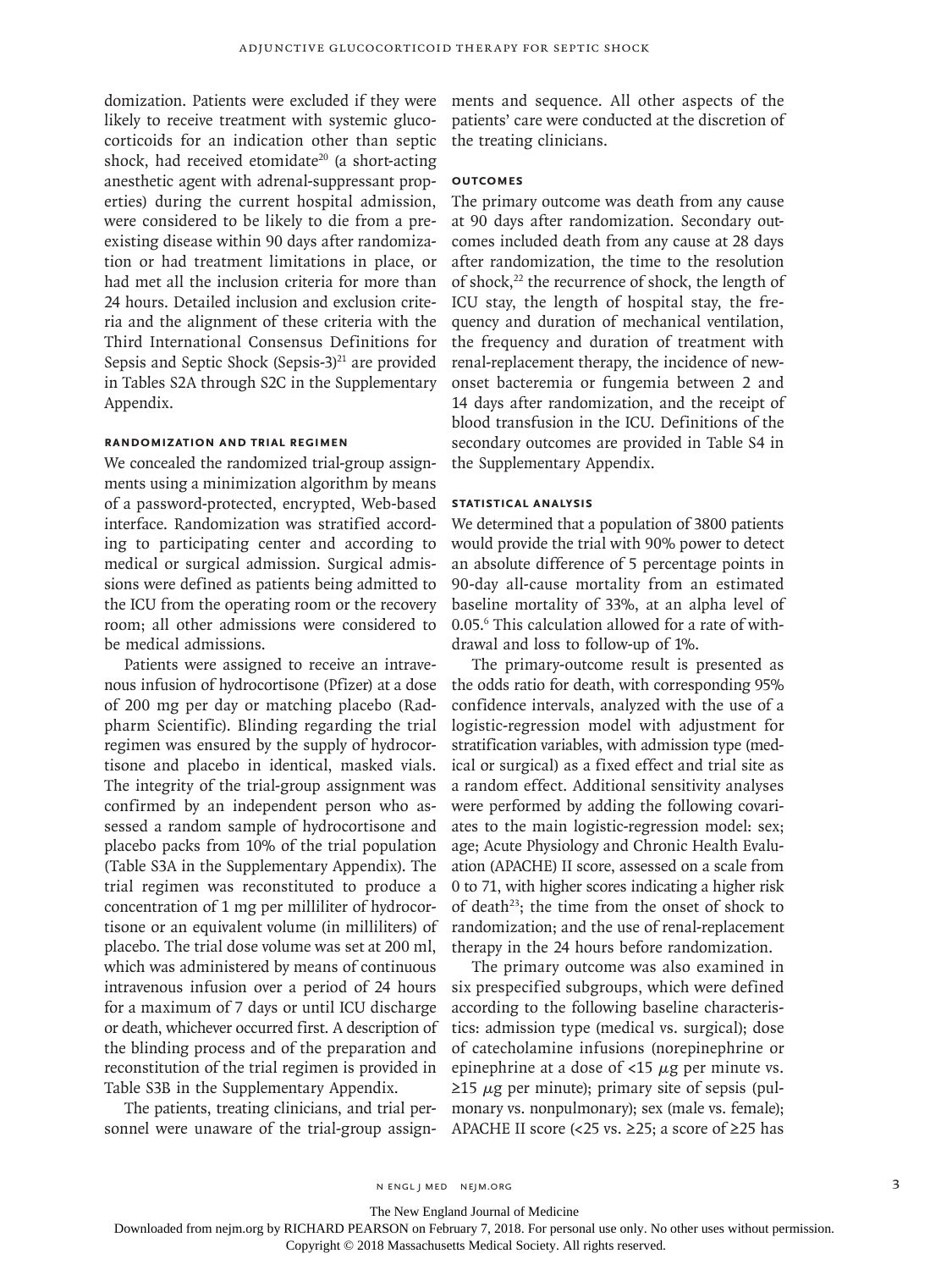been used as a cutoff point to identify patients at a higher risk for death $24,25$ ); and the duration of shock according to four intervals of 6 hours each between 0 and 24 hours before randomization (<6 hours, 6 to 12 hours, 12 to 18 hours, or 18 to 24 hours). The secondary binary and continuous outcomes were analyzed with the use of logistic regression and linear regression, respectively, with adjustment for stratification variables. The rate of death in a time-to-event analysis was reported with the use of Kaplan–Meier plots, and differences in survival were tested with the use of a Cox proportional-hazards model<sup>26</sup> that included the randomized trial group, admission type, and a random effect for trial site.

The times to the resolution of shock and ventilation and the times to discharge from the ICU and the hospital were analyzed by means of two approaches: with death treated as a competing risk27 and with results described with the use of cumulative incidence function; and as a post hoc analysis with data from patients censored at the time of death and with results described with the use of Kaplan–Meier plots. Differences in the time to event (e.g., resolution of shock, cessation of ventilation, and ICU or hospital discharge) were tested with the use of the same Cox model that was used for the analysis of time to death.

Physiological data were averaged over the period of days 1 to 14 and compared with the use of a repeated-measure, linear mixed model and were presented as overall mean differences with corresponding 95% confidence intervals. Post hoc analyses were performed with the use of a separate calculation of the mean differences over the period of days 1 to 7 (duration of trial regimen) and days 8 to 14. The proportions of patients who had adverse events and serious adverse events were compared with the use of Fisher's exact test.

All the analyses were conducted on an intention-to-treat basis with no imputation of missing data. For secondary outcomes, a post hoc Holm– Bonferroni procedure was applied to control for multiple testing.28 All the analyses were conducted with the use of SAS software, version 9.4 (SAS Institute).

Two prespecified interim analyses were performed by an independent statistician when 950 patients (25%) and 2500 patients (66%) could be assessed with regard to the primary outcome at 90 days. These analyses were reviewed by an independent data monitoring committee.

## **RESULTS**

### **Patients**

From March 2013 through April 2017, we identified 5501 eligible patients, of whom 3800 were enrolled in the trial at 69 medical–surgical ICUs. The ICUs were in Australia (45 sites), the United Kingdom (12), New Zealand (8), Saudi Arabia (3), and Denmark (1).

Of the 3800 patients enrolled, 1898 were assigned to receive hydrocortisone and 1902 to receive placebo. A total of 114 patients (3.0%) either withdrew (24 patients) or did not have informed consent obtained (90), and 28 of the remaining 3686 patients (0.8%) were lost to follow-up at 90 days. Thus, the trial included 3658 enrolled patients, of whom 1832 in the hydrocortisone group and 1826 in the placebo group were included in the analysis of the primary outcome (Figs. S1 and S2 and Table S5 in the Supplementary Appendix).

The characteristics of the patients at baseline were similar in the two groups (Table 1). The mean (±SD) age of the patients was 62.3±14.9 years in the hydrocortisone group and 62.7±15.2 years in the placebo group; the percentages of male patients were 60.4% and 61.3%, respectively; the median APACHE II scores were 24.0 (interquartile range, 19.0 to 29.0) and 23.0 (interquartile range, 18.0 to 29.0), respectively; and the percentages of patients with surgical admission were 31.2% and 31.8%, respectively. The primary site of infection was similar in the two groups and was predominantly of pulmonary origin among patients with a medical diagnosis and of abdominal origin among patients with a surgical admission (Tables S6 and S7 in the Supplementary Appendix).

# **Trial and Concomitant Regimens**

The assigned trial regimen was received by 1834 of 1837 patients (99.8%) in the hydrocortisone group and by 1838 of 1843 (99.7%) in the placebo group. The median time from randomization to the commencement of the trial regimen was 0.8 hours (interquartile range, 0.4 to 1.6) in the hydrocortisone group and 0.8 hours (interquartile range, 0.4 to 1.5) in the placebo group

The New England Journal of Medicine

Downloaded from nejm.org by RICHARD PEARSON on February 7, 2018. For personal use only. No other uses without permission.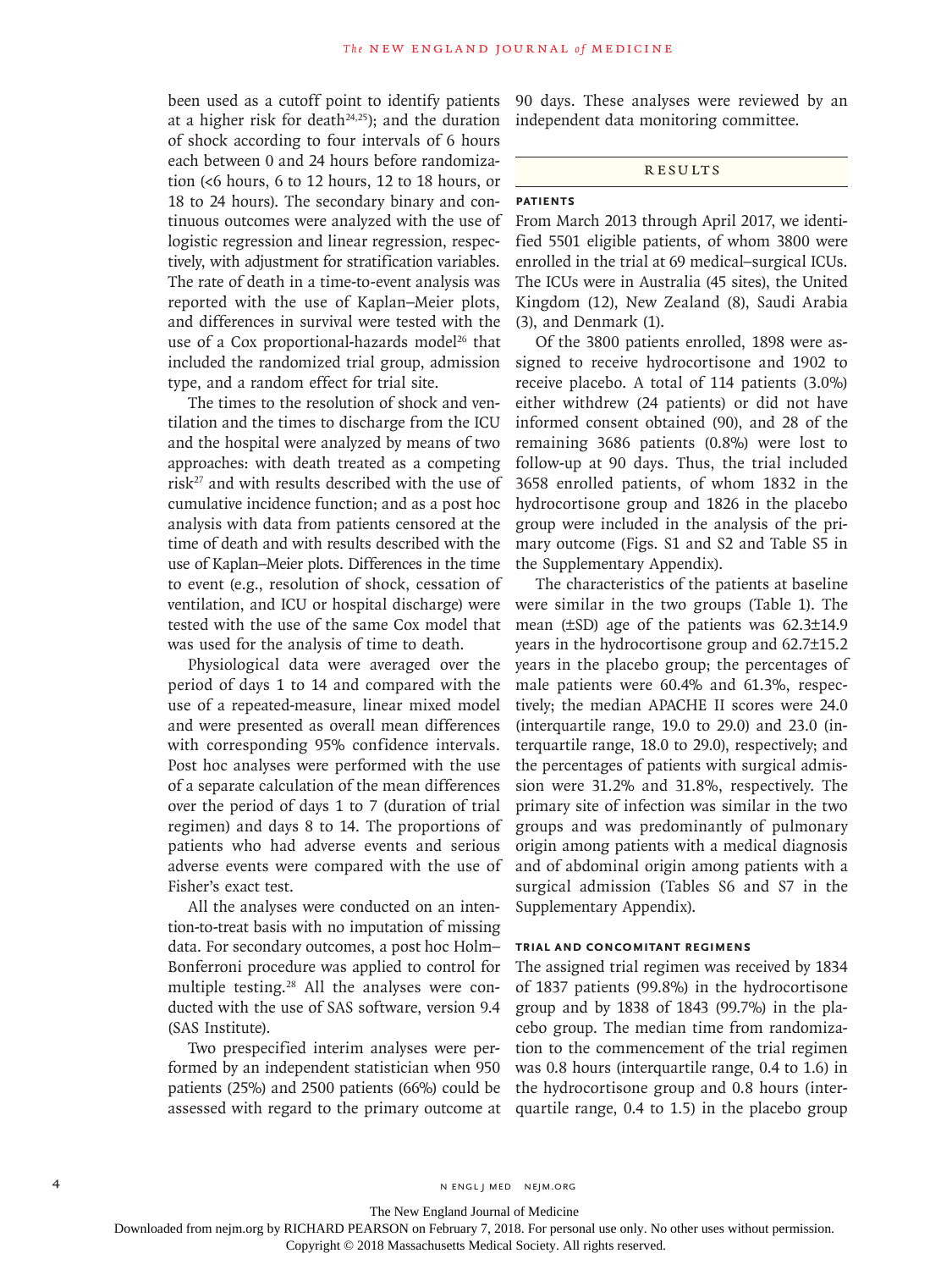$(P=0.28)$ . There was no significant betweengroup difference in the cumulative duration of the trial regimen (median, 5.1 days [interquartile range, 2.7 to 6.8] in the hydrocortisone group and 5.6 days [interquartile range, 2.9 to 6.8] in the placebo group;  $P=0.09$ ). The overall mean rate of adherence to the dosing protocol was 95.2±11.3% in the hydrocortisone group and 94.9 $\pm$ 12.1% in the placebo group (P=0.34) (Table S8 and Fig. S3 in the Supplementary Appendix).

Between days 1 and 14 after randomization, 138 of 1853 patients (7.4%) in the hydrocortisone group and 164 of 1860 (8.8%) in the placebo group received open-label glucocorticoids  $(P=0.13)$ . The use of inotropes, vasopressors, etomidate, statins, and antimicrobial therapies did not differ significantly between the groups (Tables S8 and S9 in the Supplementary Appendix).

Between days 1 and 7, patients in the hydrocortisone group had a higher mean arterial pressure than did those in the placebo group (difference, 5.39 mm Hg; P<0.001), as well as a higher plasma lactate level (difference, 0.08 mmol per liter; P=0.02) and a lower heart rate (difference, −6.6 beats per minute; P<0.001). There were no significant between-group differences in the daily peak dose of norepinephrine among patients who were receiving vasopressors between days 1 and 14. (Details are provided in Fig. S4A through S4E in the Supplementary Appendix.)

# **Primary Outcome**

At 90 days after randomization, 511 of 1832 patients (27.9%) who had been assigned to receive hydrocortisone had died, as had 526 of 1826 (28.8%) who had been assigned to receive placebo (odds ratio, 0.95; 95% confidence interval [CI], 0.82 to 1.10; P=0.50) (Table 2, and Table S10 and Fig. S5 in the Supplementary Appendix). There was no significant between-group difference in the rate of death in the time-to-event analysis during the 90 days after randomization (hazard ratio, 0.95; 95% CI, 0.84 to 1.07;  $P = 0.42$ ) (Fig. 1A).

There was no significant heterogeneity in the effect of the trial regimen on the primary outcome in the six prespecified subgroups (Fig. 1B). A post hoc sensitivity analysis that excluded patients who had received open-label glucocorticoids did not alter the primary outcome result (odds ratio, 0.96; 95% CI, 0.82 to 1.12; P=0.59).

# **Secondary Outcomes**

There was no significant between-group difference in mortality at 28 days (Table 2, and Table S10 in the Supplementary Appendix). The time to the resolution of shock was shorter in the hydrocortisone group than in the placebo group (median, 3 days [interquartile range, 2 to 5] vs. 4 days [interquartile range, 2 to 9]; hazard ratio, 1.32; 95% CI, 1.23 to 1.41; P<0.001) (Fig. 2, and Fig. S6A and S6B in the Supplementary Appendix).

The time to discharge from the ICU was shorter in the hydrocortisone group than in the placebo group (median, 10 days [interquartile range, 5 to 30] vs. 12 days [interquartile range, 6 to 42]; hazard ratio, 1.14; 95% CI, 1.06 to 1.23; P<0.001) (Fig. S6C and S6D in the Supplementary Appendix). After adjustment for multiple comparisons, there was no significant betweengroup difference in the number of days alive and out of the ICU ( $P=0.047$ ; threshold level for significance after adjustment for multiple comparisons, P=0.005) (Table 2, and Table S11 in the Supplementary Appendix).

Patients in the hydrocortisone group had a shorter duration of the initial episode of mechanical ventilation than did those in the placebo group (median, 6 days [interquartile range, 3 to 18] vs. 7 days [interquartile range, 3 to 24]; hazard ratio, 1.13; 95% CI, 1.05 to 1.22; P<0.001), but taking into account episodes of recurrence of ventilation, there were no significant differences in the number of days alive and free from mechanical ventilation (Table 2, and Fig. S6G and S6H in the Supplementary Appendix).

There were no significant between-group differences with respect to the rate of recurrence of shock, the time to hospital discharge, the number of days alive and out of hospital, the rate of recurrence of mechanical ventilation, the duration and rate of use of renal-replacement therapy, and the rate of development of new-onset bacteremia or fungemia (Table 2, and Fig. S6E and S6F in the Supplementary Appendix).

Fewer patients in the hydrocortisone group than in the placebo group received a blood transfusion (37.0% vs. 41.7%; odds ratio, 0.82; 95% CI, 0.72 to 0.94; P=0.004). Among the patients who received a transfusion, there was no significant between-group difference with respect to the mean total volume of blood transfused (Fig. S7 in the Supplementary Appendix).

n engl j med nejm.org 5

The New England Journal of Medicine

Downloaded from nejm.org by RICHARD PEARSON on February 7, 2018. For personal use only. No other uses without permission.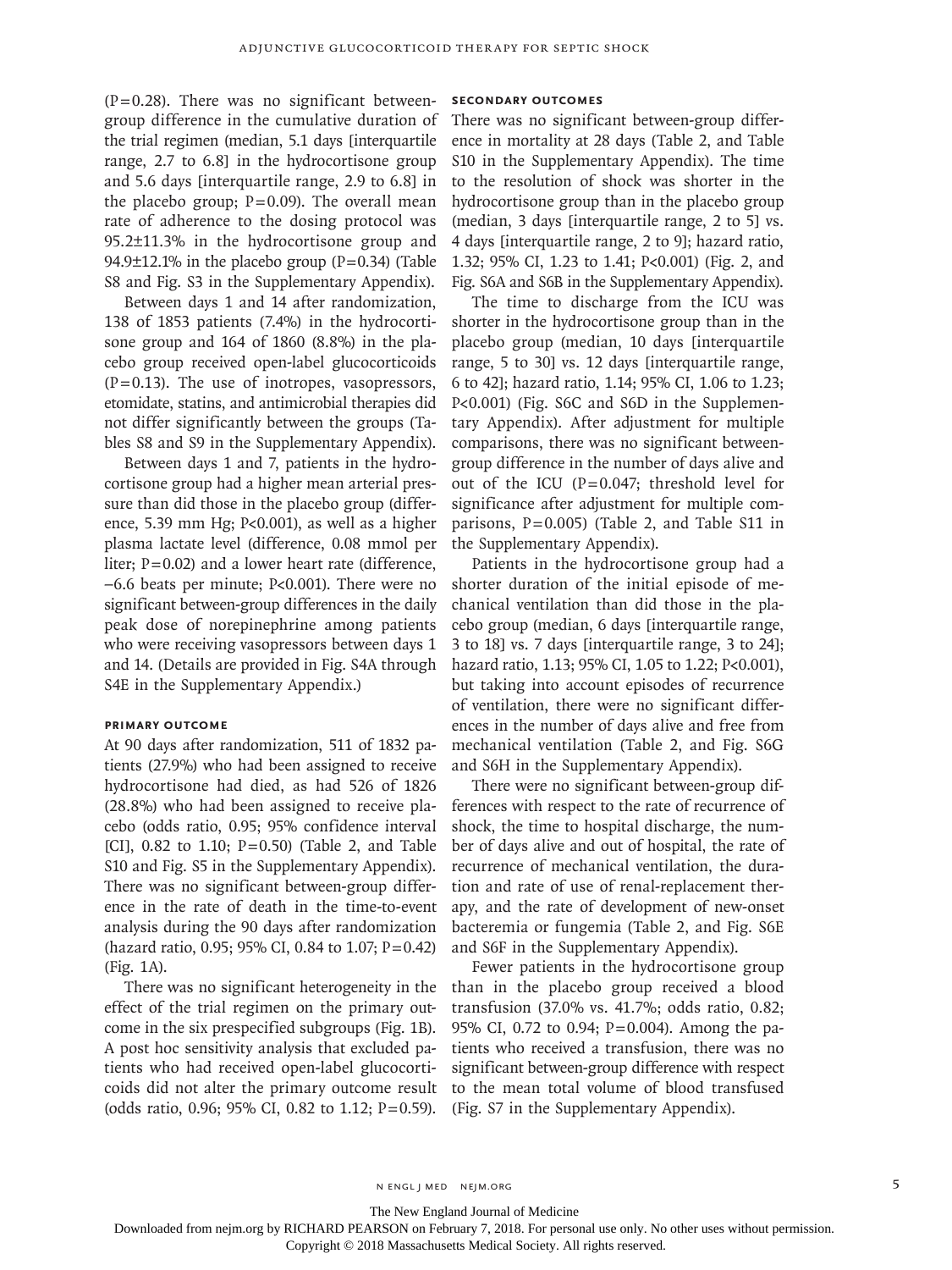| Table 1. Characteristics of the Patients at Baseline.*   |                                |                         |
|----------------------------------------------------------|--------------------------------|-------------------------|
| Characteristic                                           | Hydrocortisone<br>$(N = 1853)$ | Placebo<br>$(N = 1860)$ |
| $Age - yr$                                               | $62.3 + 14.9$                  | $62.7 \pm 15.2$         |
| Male sex - no./total no. (%)                             | 1119/1853 (60.4)               | 1140/1860 (61.3)        |
| Weight - kg                                              | $85.8 \pm 26.6$                | $85.6 \pm 26.3$         |
| Admission type - no./total no. (%) +                     |                                |                         |
| Medical                                                  | 1273/1849 (68.8)               | 1266/1857 (68.2)        |
| Surgical                                                 | 576/1849 (31.2)                | 591/1857 (31.8)         |
| APACHE II score:                                         |                                |                         |
| Median                                                   | 24.0                           | 23.0                    |
| Interquartile range                                      | $19.0 - 29.0$                  | $18.0 - 29.0$           |
| Therapy at baseline - no./total no. (%) $\[ \$           |                                |                         |
| Mechanical ventilation                                   | 1845/1849 (99.8)               | 1855/1857 (99.9)        |
| Inotropes or vasopressors                                | 1843/1853 (99.5)               | 1854/1860 (99.7)        |
| Norepinephrine                                           | 1823/1853 (98.4)               | 1821/1860 (97.9)        |
| Vasopressin                                              | 280/1853 (15.1)                | 321/1860 (17.3)         |
| Epinephrine                                              | 134/1853(7.2)                  | 113/1860(6.1)           |
| Other                                                    | 157/1853(8.5)                  | 173/1860 (9.3)          |
| Antimicrobial agent                                      | 1817/1848 (98.3)               | 1821/1857 (98.1)        |
| Renal-replacement therapy                                | 228/1849 (12.3)                | 242/1857 (13.0)         |
| Physiological variables¶                                 |                                |                         |
| Heart rate - beats/min                                   | $96.0 \pm 21.6$                | $95.0 \pm 20.9$         |
| Mean arterial pressure - mm Hg                           | $72.5 \pm 8.2$                 | $72.2 + 8.3$            |
| Central venous pressure - mm Hg                          | $12.0 + 5.2$                   | $12.1 \pm 5.3$          |
| Lowest mean arterial pressure - mm Hg                    | $57.3 \pm 8.5$                 | $57.1 \pm 9.1$          |
| Highest lactate level - mg/dl                            | $34.2 \pm 29.1$                | $34.5 \pm 28.2$         |
| Highest bilirubin level - mg/dl                          | $1.7 + 2.4$                    | $1.7 + 2.4$             |
| Highest creatinine level - mg/dl                         | $2.2 \pm 2.0$                  | $2.1 \pm 1.7$           |
| Lowest Pao <sub>2</sub> :Fio <sub>2</sub>                | $164.6 \pm 91.3$               | $166.4 + 91.9$          |
| Highest white-cell count - cells $\times 10^{-9}$ /liter | $17.4 \pm 11.4$                | $17.8 \pm 14.7$         |
| Primary site of infection - no./total no. (%)            |                                |                         |
| Pulmonary                                                | 623/1844 (33.8)                | 677/1854 (36.5)         |
| Abdominal                                                | 477/1844 (25.9)                | 467/1854 (25.2)         |
| Blood                                                    | 316/1844 (17.1)                | 325/1854 (17.5)         |
| Skin or soft tissue                                      | 137/1844 (7.4)                 | 116/1854(6.3)           |
| Urinary                                                  | 146/1844 (7.9)                 | 133/1854 (7.2)          |
| Other                                                    | 145/1844 (7.9)                 | 136/1854(7.3)           |
| Time from ICU admission to randomization - hr            | $26.1 \pm 70.7$                | $28.9 \pm 72.8$         |
| Time from shock onset to randomization - hr              | $20.9 + 91.9$                  | $21.2 \pm 83.4$         |
| According to subgroup - no./total no. (%)                |                                |                         |
| Catecholamine dose >15 µg/min                            | 981/1834 (53.5)                | 1013/1832 (55.3)        |
| Pulmonary sepsis                                         | 805/1853 (43.4)                | 840/1860 (45.2)         |

The New England Journal of Medicine

Downloaded from nejm.org by RICHARD PEARSON on February 7, 2018. For personal use only. No other uses without permission.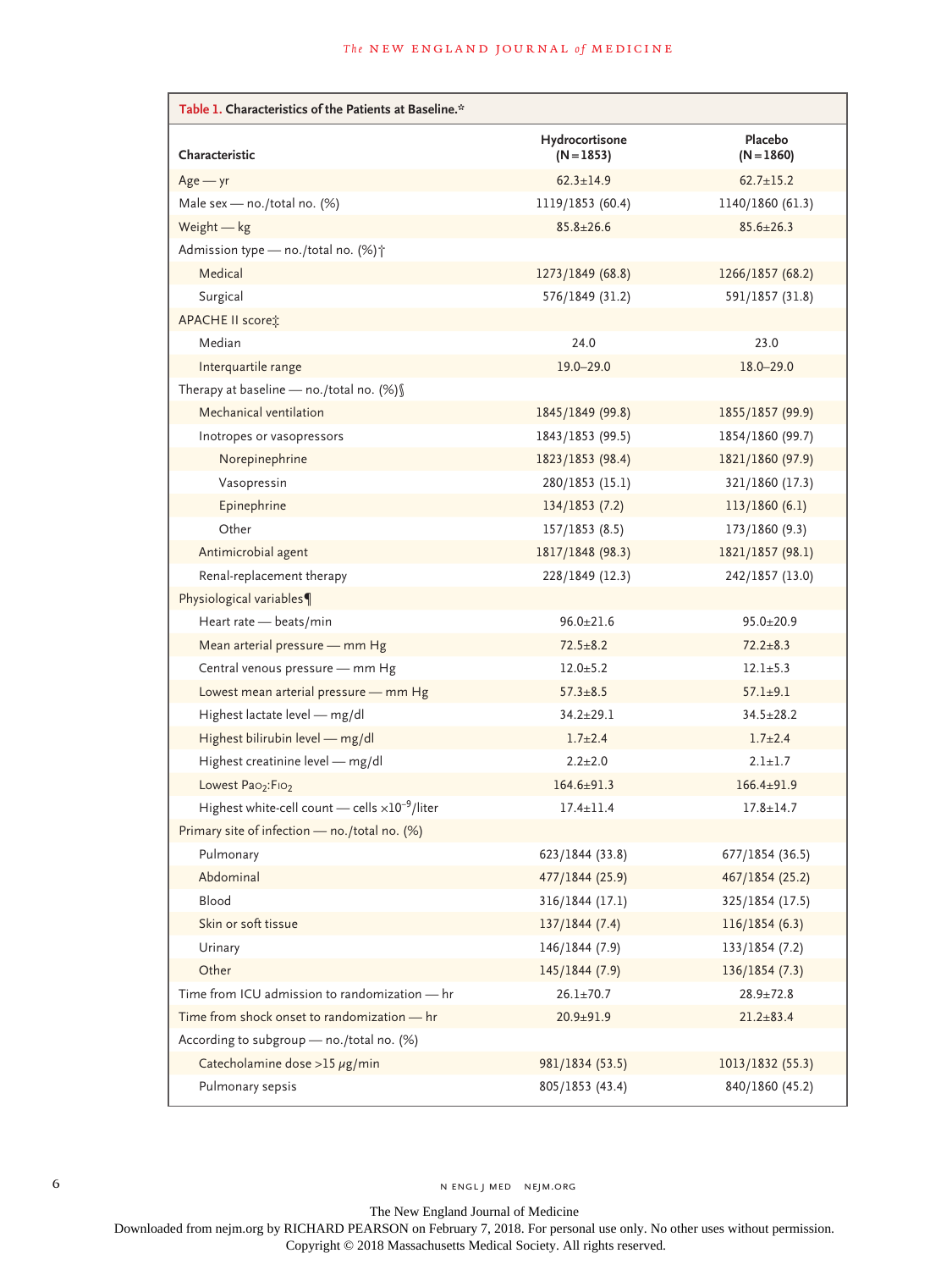| Table 1. (Continued.)                  |                                |                         |
|----------------------------------------|--------------------------------|-------------------------|
| Characteristic                         | Hydrocortisone<br>$(N = 1853)$ | Placebo<br>$(N = 1860)$ |
| APACHE II score > 25                   | 847/1847 (45.9)                | 800/1856 (43.1)         |
| Time from shock onset to randomization |                                |                         |
| $< 6$ hr                               | 357/1842 (19.4)                | 349/1851 (18.9)         |
| $6$ to $<$ 12 hr                       | 516/1842 (28.0)                | 495/1851 (26.7)         |
| 12 to $<$ 18 hr                        | 441/1842 (23.9)                | 427/1851 (23.1)         |
| 18 to 24 hr                            | 528/1842 (28.7)                | 580/1851 (31.3)         |

\* Plus–minus values are means ±SD. No significant differences between the groups were observed at baseline.

† Surgical admissions were defined as patients being admitted to the intensive care unit (ICU) from the operating room or the recovery room. All other admissions were considered to be medical admissions.

‡ Scores on the Acute Physiology and Chronic Health Evaluation (APACHE) II are assessed on a scale from 0 to 71, with higher scores indicating a higher risk of death (a score of ≥25 has been used as a cutoff point to identify patients at a higher risk for death).<sup>23-25</sup>

§ The values for baseline therapies denote the value in the 24 hours before randomization. The percentages of patients who underwent mechanical ventilation or who received inotropic or vasopressor support was not 100% at baseline, which indicates the randomization of ineligible patients. Other inotropes or vasopressors include drugs such as dopamine, dobutamine, levosimendan, or metaraminol.

¶ The values for heart rate, the mean arterial pressure, and the central venous pressure represent the most recent values that were observed before randomization. The lowest values for the mean arterial pressure and the ratio of the partial pressure of arterial oxygen to the fraction of inspired oxygen (the partial Pao<sub>2</sub>:Fio<sub>2</sub>) and the highest values for the lactate, bilirubin, and creatinine levels and the white-cell count were measured during the 24 hours before randomization. To convert the values for lactate to millimoles per liter, multiply by 0.11. To convert the values for bilirubin to micromoles per liter, multiply by 17.1. To convert the values for creatinine to micromoles per liter, multiply by 88.4.

# **Adverse Events**

A total of 33 adverse events was reported in the trial population, with a higher percentage in the hydrocortisone group than in the placebo group  $(1.1\% \text{ vs. } 0.3\%, \text{ P} = 0.009)$ . There were 6 serious adverse events, with 4 occurring in the hydrocortisone group and 2 in the placebo group (Table 3). The list of protocol violations and the results of the interim analyses are presented in Tables S12 and S13, respectively, in the Supplementary Appendix.

# Discussion

We found that the administration of hydrocortisone did not result in lower 90-day mortality than placebo among patients with septic shock. This effect did not differ in any of the six prespecified subgroups. We observed a more rapid resolution of shock and a lower incidence of blood transfusion among patients who received hydrocortisone than among those who received placebo. Patients who had been assigned to receive hydrocortisone had a shorter time to ICU

sode of mechanical ventilation than did those who had been assigned to receive placebo. There were no significant between-group differences with respect to mortality at 28 days, the rate of recurrence of shock, the number of days alive and out of the ICU or hospital, the duration and rate of recurrence of mechanical ventilation, the rate of use of renal-replacement therapy, or the rate of new-onset bacteremia or fungemia. Patients who had been assigned to receive hydrocortisone had more adverse events than did those who had been assigned to receive placebo, but these events did not affect patient-centered outcomes.

Our pragmatic trial was designed with statistical power to detect a clinically plausible effect on mortality. To reduce bias, we used a central randomization process and ensured the concealment and blinding of trial-group assignments, which were independently verified. We published our statistical analysis plan before unblinding.

discharge and earlier cessation of the initial epi-ventilation and ≥4 hours of vasopressor therapy We chose 90-day mortality as a patient-centered primary outcome and specifically targeted a population of patients who had high requirements for vital organ support (use of mechanical

n engl j med nejm.org 7

The New England Journal of Medicine

Downloaded from nejm.org by RICHARD PEARSON on February 7, 2018. For personal use only. No other uses without permission.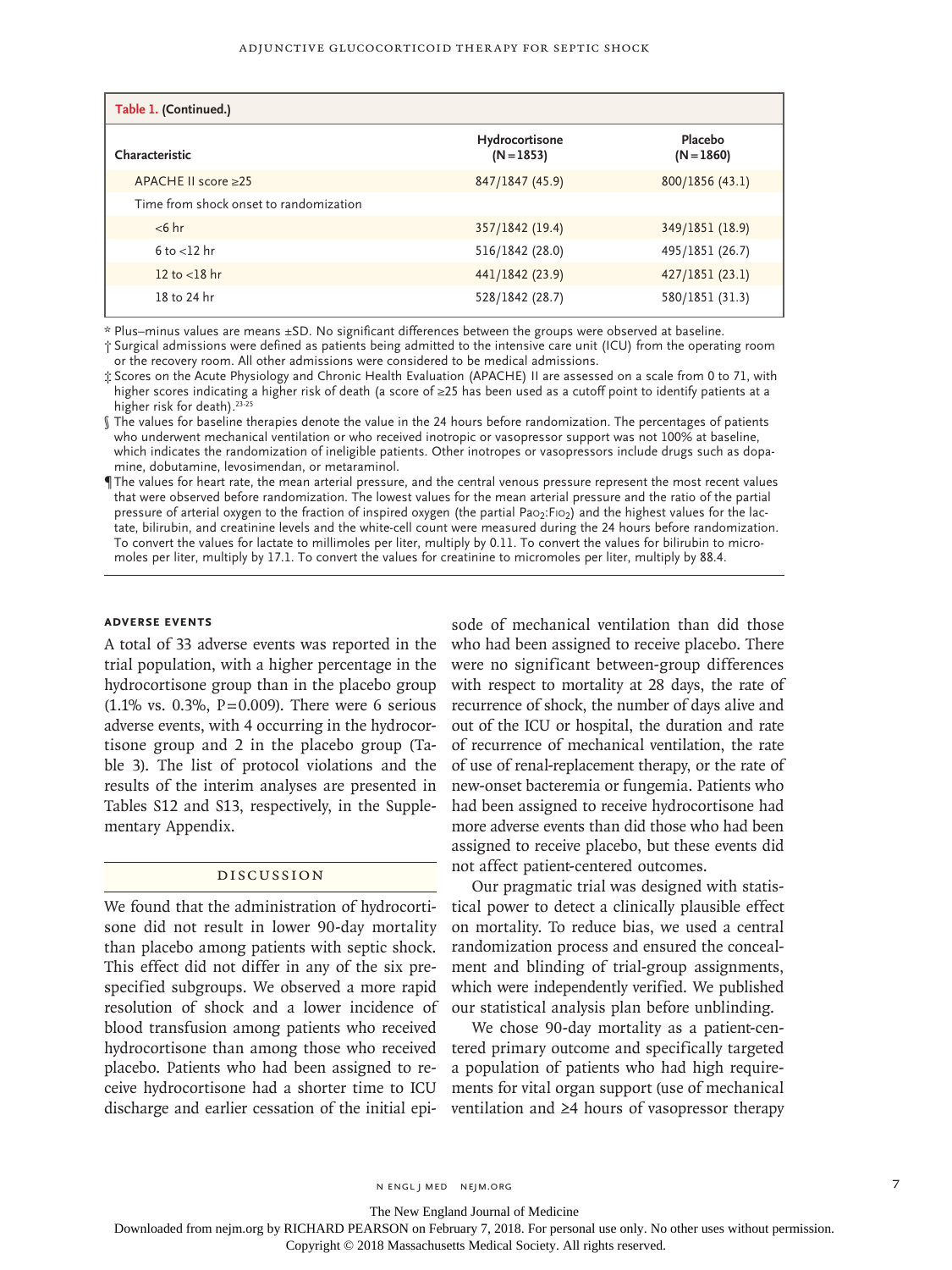| Table 2. Outcomes.*                                                                                                                                                                                                                                                                                                                                                                                                                                                                                                                                                                                                                                                                                                                                                                                                                                                                                                                                                                                                                                                                                    |                                |                         |                                                                 |         |
|--------------------------------------------------------------------------------------------------------------------------------------------------------------------------------------------------------------------------------------------------------------------------------------------------------------------------------------------------------------------------------------------------------------------------------------------------------------------------------------------------------------------------------------------------------------------------------------------------------------------------------------------------------------------------------------------------------------------------------------------------------------------------------------------------------------------------------------------------------------------------------------------------------------------------------------------------------------------------------------------------------------------------------------------------------------------------------------------------------|--------------------------------|-------------------------|-----------------------------------------------------------------|---------|
| Outcome                                                                                                                                                                                                                                                                                                                                                                                                                                                                                                                                                                                                                                                                                                                                                                                                                                                                                                                                                                                                                                                                                                | Hydrocortisone<br>$(N = 1853)$ | $(N = 1860)$<br>Placebo | Odds Ratio, Hazard Ratio,<br>or Absolute Difference<br>(95% CI) | P Value |
| Primary outcome                                                                                                                                                                                                                                                                                                                                                                                                                                                                                                                                                                                                                                                                                                                                                                                                                                                                                                                                                                                                                                                                                        |                                |                         |                                                                 |         |
| 90-day mortality — no./total no. (%)                                                                                                                                                                                                                                                                                                                                                                                                                                                                                                                                                                                                                                                                                                                                                                                                                                                                                                                                                                                                                                                                   | 511/1832 (27.9)                | 526/1826 (28.8)         | $0.95(0.82 \text{ to } 1.10)$                                   | 0.50    |
| Secondary outcomes                                                                                                                                                                                                                                                                                                                                                                                                                                                                                                                                                                                                                                                                                                                                                                                                                                                                                                                                                                                                                                                                                     |                                |                         |                                                                 |         |
| 28-day mortality — no./total no. (%)                                                                                                                                                                                                                                                                                                                                                                                                                                                                                                                                                                                                                                                                                                                                                                                                                                                                                                                                                                                                                                                                   | 410/1841 (22.3)                | 448/1840 (24.3)         | $0.89(0.76 \text{ to } 1.03)$                                   | 0.13    |
| Median time to resolution of shock (IQR) - days                                                                                                                                                                                                                                                                                                                                                                                                                                                                                                                                                                                                                                                                                                                                                                                                                                                                                                                                                                                                                                                        | 3(2 to 5)                      | 4 (2 to 9)              | $1.32$ (1.23 to $1.41$ ) $\ddagger$                             | 0.001   |
| Recurrence of shock - no. (%)                                                                                                                                                                                                                                                                                                                                                                                                                                                                                                                                                                                                                                                                                                                                                                                                                                                                                                                                                                                                                                                                          | 365 (19.7)                     | 343 (18.4)              | $1.07$ (0.94 to $1.22$ ) <sup>+</sup>                           | 0.32    |
| Median time to discharge from the ICU (IQR) — days                                                                                                                                                                                                                                                                                                                                                                                                                                                                                                                                                                                                                                                                                                                                                                                                                                                                                                                                                                                                                                                     | 10 (5 to 30)                   | 12 (6 to 42)            | $1.14$ (1.06 to $1.23$ ) $\ddagger$                             | 0.001   |
| No. of days alive and out of the ICU                                                                                                                                                                                                                                                                                                                                                                                                                                                                                                                                                                                                                                                                                                                                                                                                                                                                                                                                                                                                                                                                   | $58.2 + 34.8$                  | $56.0 \pm 35.4$         | 2.26 (0.04 to 4.49) §                                           | 0.047   |
| $-days$<br>Median time to discharge from the hospital (IQR)                                                                                                                                                                                                                                                                                                                                                                                                                                                                                                                                                                                                                                                                                                                                                                                                                                                                                                                                                                                                                                            | 39 (19 to NA)                  | 43 (19 to NA)           | $1.06$ (0.98 to $1.15$ ) $\ddagger$                             | 0.13    |
| No. of days alive and out of the hospital                                                                                                                                                                                                                                                                                                                                                                                                                                                                                                                                                                                                                                                                                                                                                                                                                                                                                                                                                                                                                                                              | $40.0 + 32.0$                  | $38.6 \pm 32.4$         | 1.45 $(-0.59$ to 3.49)                                          | 0.16    |
| Median time to cessation of initial mechanical ventilation (IQR) — days                                                                                                                                                                                                                                                                                                                                                                                                                                                                                                                                                                                                                                                                                                                                                                                                                                                                                                                                                                                                                                | 6 (3 to 18)                    | 7 (3 to 24)             | 1.13 (1.05 to 1.22) $\ddot{x}$                                  | 0.001   |
| No. of days alive and free from mechanical ventilation                                                                                                                                                                                                                                                                                                                                                                                                                                                                                                                                                                                                                                                                                                                                                                                                                                                                                                                                                                                                                                                 | $61.2 + 35.6$                  | $59.1 + 36.1$           | 2.18 $(-0.11 \text{ to } 4.46)$                                 | 0.06    |
| Recurrence of mechanical ventilation - no./total no. (%)                                                                                                                                                                                                                                                                                                                                                                                                                                                                                                                                                                                                                                                                                                                                                                                                                                                                                                                                                                                                                                               | 180/1842 (9.8)                 | 154/1850 (8.3)          | $1.18$ (0.96 to $1.45$ ) <sup>+</sup>                           | 0.11    |
| No. of days alive and free from renal-replacement therapy                                                                                                                                                                                                                                                                                                                                                                                                                                                                                                                                                                                                                                                                                                                                                                                                                                                                                                                                                                                                                                              | $42.6 \pm 39.1$                | $40.4 \pm 38.5$         | $2.37$ (-2.00 to 6.75) §                                        | 0.29    |
| Use of renal-replacement therapy - no. (%)                                                                                                                                                                                                                                                                                                                                                                                                                                                                                                                                                                                                                                                                                                                                                                                                                                                                                                                                                                                                                                                             | 567 (30.6)                     | 609 (32.7)              | $0.94$ (0.86 to $1.03$ ) $\uparrow$                             | 0.18    |
| New-onset bacteremia or fungemia — no. (%)                                                                                                                                                                                                                                                                                                                                                                                                                                                                                                                                                                                                                                                                                                                                                                                                                                                                                                                                                                                                                                                             | 262 (14.1)                     | 262 (14.1)              | $1.00$ (0.86 to $1.16$ ) <sup>+</sup>                           | 0.96    |
| Blood transfusion — no./total no. (%)                                                                                                                                                                                                                                                                                                                                                                                                                                                                                                                                                                                                                                                                                                                                                                                                                                                                                                                                                                                                                                                                  | 683/1848 (37.0)                | 773/1855 (41.7)         | $0.82$ (0.72 to $0.94$ ) <sup>+</sup>                           | 0.004   |
| reported in this table, with adjustment for stratification variables, were performed with the use of logistic regression, with the inclusion of trial group and admission type as fixed effects<br>charge indicates that less than 75% of the patients (the upper limit of the IQR) had been discharged from the hospital by day 90, so the data are not reported. Adjustments for multiple<br>* Plus–minus values are means ±SD. Medians with interquartile ranges (IQR) are presented for not nomally distributed variables. The analyses of mortality at day 90 and day 28 that are<br>comparisons for all secondary outcomes are reported in Table S11 in the Supplementary Appendix. Informed consent could be obtained for the use of all or part of the data (Fig. S1 in<br>and trial site as a random effect. Unadjusted mortality is reported in Table S10 in the Supplementary Appendix. The notation NA (not available) in the IQR for the time to hospital dis-<br>the Supplementary Appendix). Consequently, the numbers of patients for whom data are available for the analyses varies. |                                |                         |                                                                 |         |

†‡§

This value is the mean absolute difference between groups.

 $\P$ The results for this secondary outcome were not significant after adjustment for multiple comparisons (threshold level, P=0.005).

 This value is an odds ratio. This value is a hazard ratio.

This value is an odds ratio.

8 N ENGL J MED NEJM.ORG

The New England Journal of Medicine

Downloaded from nejm.org by RICHARD PEARSON on February 7, 2018. For personal use only. No other uses without permission.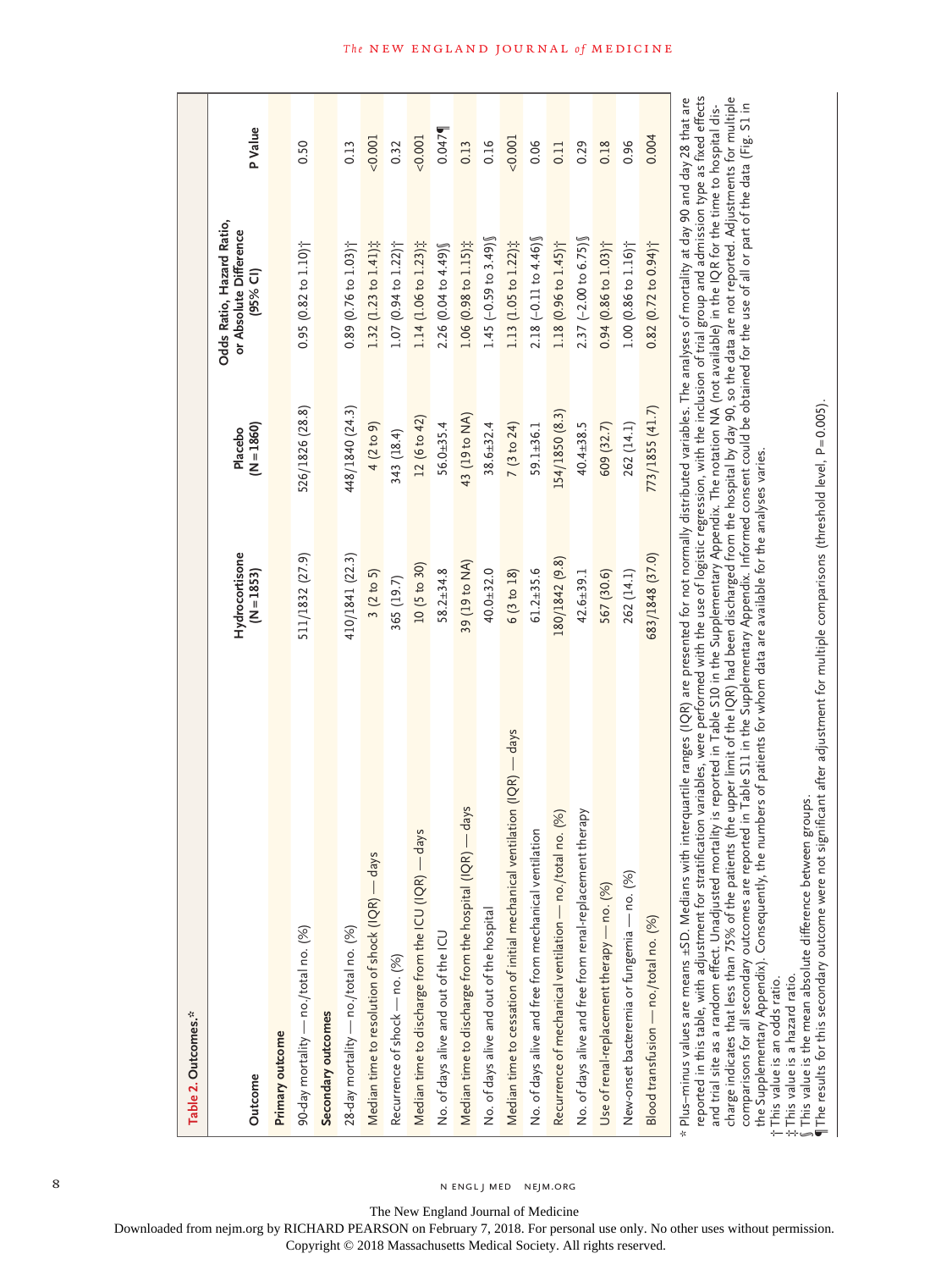

#### **Figure 1. Rate of Survival and the Risk of Death at 90 Days, According to Subgroup.**

Panel A shows Kaplan–Meier estimates of the survival rate among patients receiving hydrocortisone or placebo. The P value was calculated with the use of a Cox proportional-hazards model that included the randomized trial group, admission type (medical or surgical), and a random effect of trial center. Panel B shows the odds ratio of death at 90 days in the six prespecified subgroups. The size of the square representing the odds ratio reflects the relative numbers in each subgroup, and horizontal bars represent 95% confidence intervals. P values are for heterogeneity of the effect of the trial regimen on the primary outcome in each subgroup. Scores on the Acute Physiology and Chronic Health Evaluation (APACHE) II are assessed on a scale from 0 to 71, with higher scores indicating a higher risk of death (a score of ≥25 has been used as a cutoff point to identify patients at a higher risk for death).<sup>23-25</sup> Data on admission type were missing for 1 patient in the placebo group; on the catecholamine dose for 15 in the hydrocortisone group and for 26 in the placebo group; on the APACHE II score for 2 and 2, respectively; and on the time

n engl j med nejm.org 9

The New England Journal of Medicine

Downloaded from nejm.org by RICHARD PEARSON on February 7, 2018. For personal use only. No other uses without permission.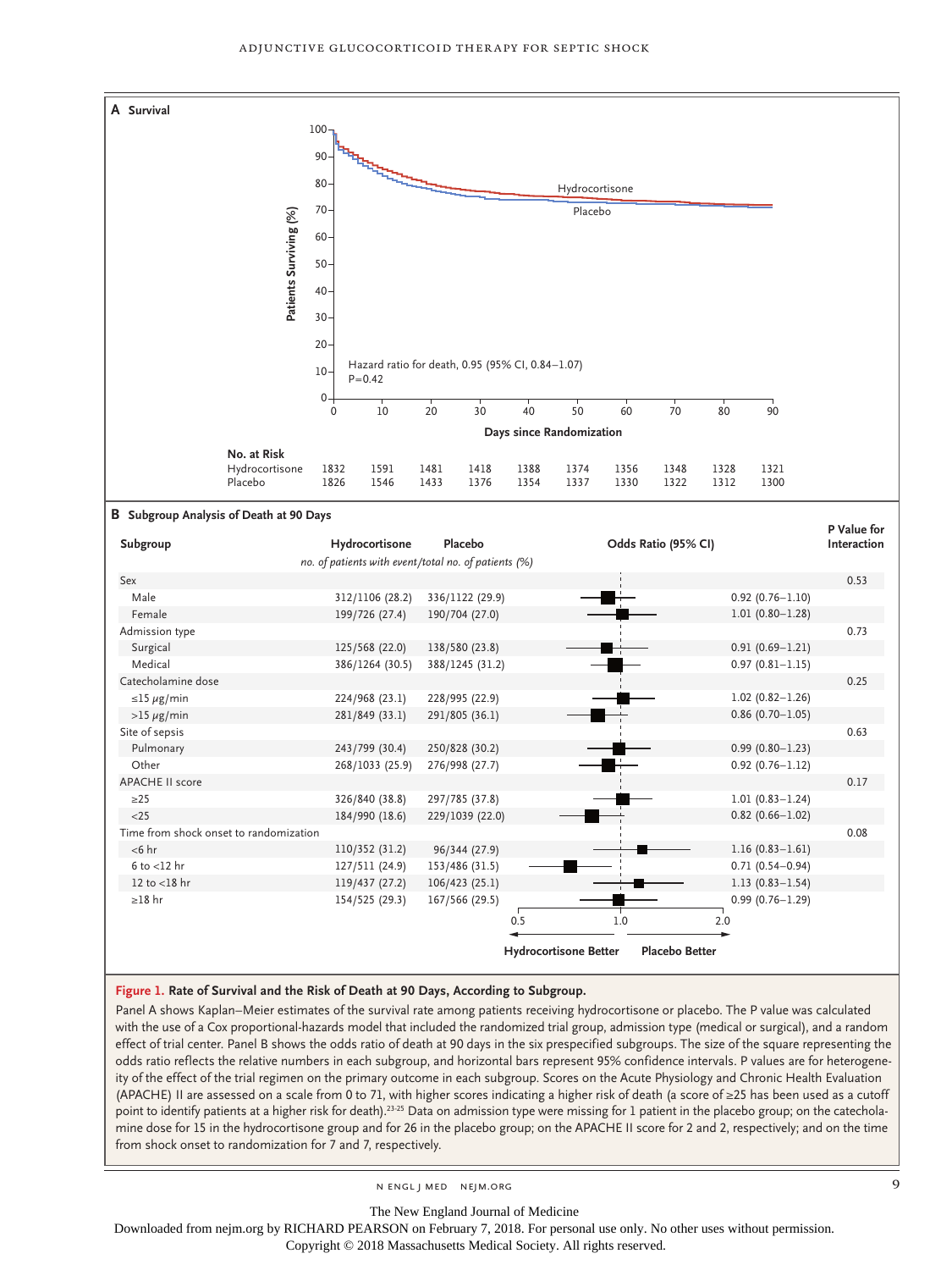

before randomization) and a substantial risk of death. The trial was successful in enrolling the intended population.

A high proportion of eligible patients received the trial intervention as planned, and few enrolled patients were lost to follow-up. The ratio of patients who underwent randomization to those who were eligible for inclusion was high: 0.69:1, a ratio that approaches that seen in other largescale trials.29 The inclusion of 69 sites in five countries increases the external validity of the results.

Our trial differs from previously published trials in several respects.10,11 We administered hydrocortisone by means of continuous infusion, because such a plan has been shown to attenuate the inflammatory response and reverse shock.<sup>30</sup> Practice guidelines for septic shock suggest that infusions may minimize potentially harmful metabolic effects of glucocorticoids.<sup>15,31</sup> A tapering strategy was not used for the discontinuation of glucocorticoids, because a beneficial effect of these agents on survival was previously reported without tapering.10 A recent study that compared abrupt cessation with a tapering strategy showed no benefits from tapering.<sup>32</sup> We did not perform corticotropin testing, because its interpretation in critically ill patients is controversial<sup>33-35</sup> and such testing is not recommended

| Table 3. Adverse Events.*     |                                |                         |
|-------------------------------|--------------------------------|-------------------------|
| <b>Adverse Event</b>          | Hydrocortisone<br>$(N = 1835)$ | Placebo<br>$(N = 1829)$ |
| No. of patients with event    | 21                             | 6                       |
| No. of events                 |                                |                         |
| Total adverse events          | 27                             | 6                       |
| Hyperglycemia                 | 6                              | 3                       |
| Hypernatremia                 | 3                              | $\overline{0}$          |
| Hyperchloremia                | 1                              | $\Omega$                |
| Hypertension                  | 3                              | $\Omega$                |
| Bleeding                      | $\mathfrak{p}$                 | 1†                      |
| Encephalopathy                | 3                              | $\Omega$                |
| Leukocytosis                  | $\overline{2}$                 | $\Omega$                |
| Myopathy <sub>*</sub>         | 3个                             | $\mathbf{0}$            |
| Septic arthritis              | 1                              | 0                       |
| Ischemic bowel                | lΫ                             | $\mathbf{0}$            |
| Abdominal-wound<br>dehiscence | 0                              | ŀŕ                      |
| Circulatory shock             | lΫ                             | $\Omega$                |
| Thrombocytopenia              | 1                              | $\Omega$                |
| Miscellaneous                 | $\mathbf{0}$                   | 1                       |
|                               |                                |                         |

\* The determination that an adverse event, serious adverse event, or suspected unexpected serious adverse reaction (SUSAR) had occurred was at the discretion of the treating clinician. Prospective definitions of adverse events, serious adverse events, and SUSARs and a system of reporting are provided in section 11 of the protocol. An adverse event was any adverse reaction that was thought to be related to the trial regimen and listed in the product information sheet. A serious adverse event was defined as any adverse reaction that resulted in death, was lifethreatening, resulted in the prolongation of existing hospitalization, or resulted in persistent or significant disability or incapacity. A SUSAR was defined as a serious adverse event whose nature, severity, specificity, or outcome was not consistent with the terms or descriptions used in the product information sheet. Some patients had more than one event. No SUSARS were reported during the trial.

- † A serious adverse event was reported. There were a total of four serious adverse events (two of myopathy, one of ischemic bowel, and one of circulatory shock) in the hydrocortisone group and two events (one of bleeding and one of abdominal-wound dehiscence) in the placebo group.
- ‡ Myopathy was reported on the basis of clinical findings of muscle weakness or biochemical evidence of an increased creatine kinase level.

in current clinical practice guidelines.<sup>15</sup> We excluded patients who had received etomidate before randomization. We did not administer fludrocortisone, because it has been shown previously to be ineffective.36

10 N ENGL J MED NEJM.ORG

The New England Journal of Medicine

Downloaded from nejm.org by RICHARD PEARSON on February 7, 2018. For personal use only. No other uses without permission.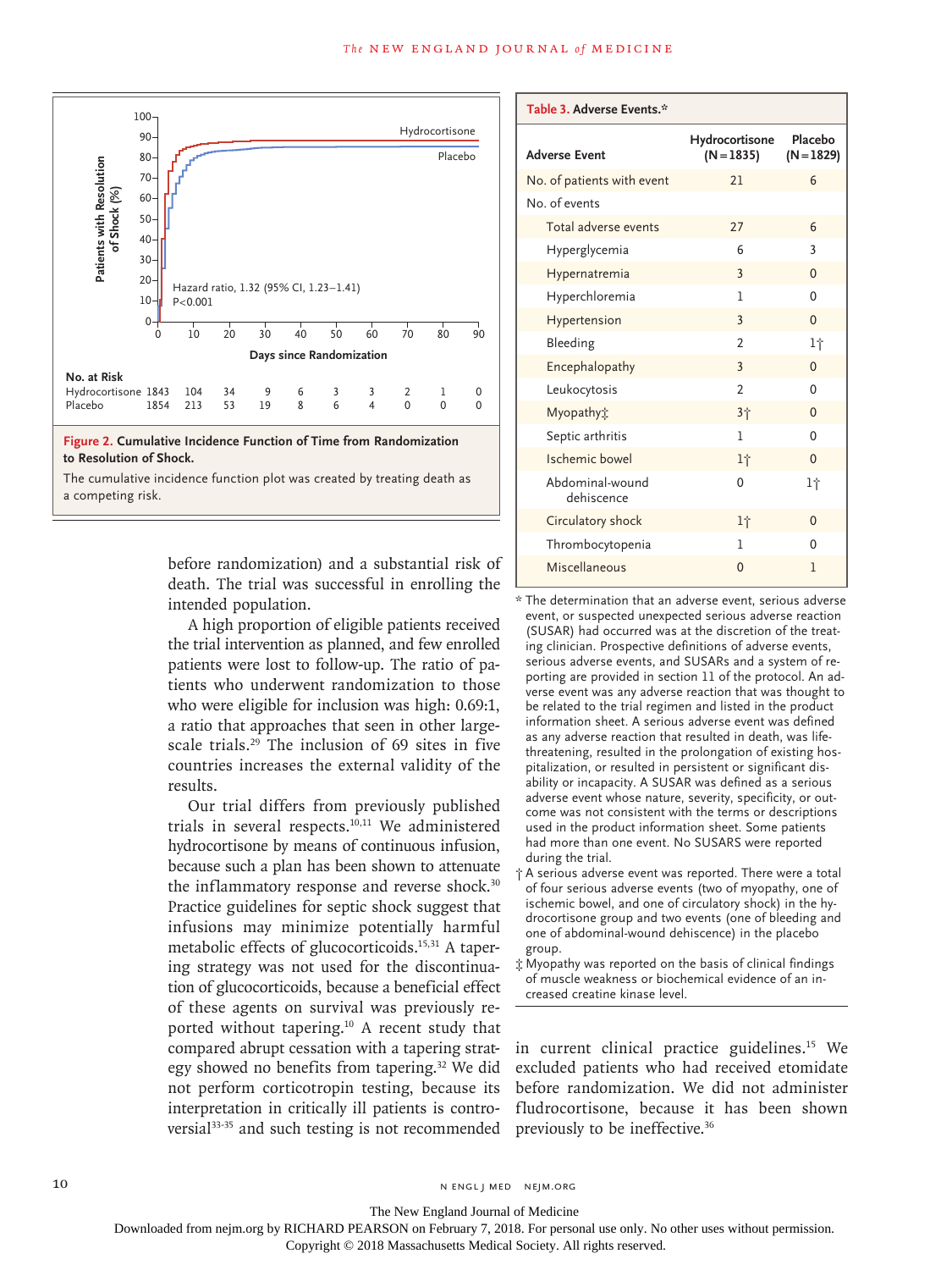Our trial had limitations. Within the context of a large pragmatic trial, we collected data on only adverse events that had been judged by the treating clinicians to be related to the trial regimen, and we did not adjudicate this judgment. This approach may weaken the inferences about adverse events. We did not collect data regarding all possible secondary infections, and we recorded only bacteremia and fungemia, which are less subject to diagnostic error or ascertainment bias. We did not adjudicate the appropriateness of antibiotic therapy. We used rates of recurrence of ventilation as a surrogate for myopathy but did not assess long-term neuromuscular weakness.

Our trial provides evidence about the role of hydrocortisone as an adjunctive treatment in patients with septic shock. Although we did not observe a significant difference between the hydrocortisone group and the placebo group with regard to 90-day mortality, some secondary outcomes were better in the group that received the active treatment. Our observation of the hemodynamic effects of hydrocortisone is consistent with those in previous studies.<sup>37-39</sup> These hemodynamic effects may represent a beneficial role of hydrocortisone. There was a lower incidence of transfusion in the hydrocortisone group than in the placebo group, a finding that may be regarded as hypothesis-generating. A detailed cost– benefit assessment of these results was not done, but such an analysis may inform clinicians about the overall cost-effectiveness of hydrocortisone in patients with septic shock.

In conclusion, in patients with septic shock who were undergoing mechanical ventilation, the administration of a continuous infusion of hydrocortisone did not result in lower mortality at 90 days than placebo.

Supported by project grants from the National Health and Medical Research Council of Australia (grant nos., 1004108 and 1124926) and the Health Research Council of New Zealand (grant no., 12/306), by indirect funding from the National Institute of Health Research in the United Kingdom, and by Practitioner Fellowships from the National Health and Medical Research Council of Australia (to Drs. Finfer, Bellomo, and Myburgh).

Disclosure forms provided by the authors are available with the full text of this article at NEJM.org.

We thank the patients and their families for their participation in this trial and the intensive care unit clinical and research staff at all the participating sites.

#### **Appendix**

The authors' full names and academic degrees are as follows: Balasubramanian Venkatesh, M.D., Simon Finfer, M.D., Jeremy Cohen, M.D., Ph.D., Dorrilyn Rajbhandari, R.N., Yaseen Arabi, M.D., Rinaldo Bellomo, M.D., Laurent Billot, M.Sc., M.Res., Maryam Correa, Ph.D., Parisa Glass, Ph.D., Meg Harward, R.N., Christopher Joyce, M.D., Ph.D., Qiang Li, M.Sc., Colin McArthur, M.D., Anders Perner, M.D., Ph.D., Andrew Rhodes, M.D., Kelly Thompson, R.N., M.P.H., Steve Webb, M.D., Ph.D., and John Myburgh, M.D., Ph.D.

The authors' affiliations are as follows: the George Institute for Global Health, University of New South Wales (B.V., S.F., D.R., L.B., M.C., P.G., M.H., Q.L., K.T., J.M.), St. George Clinical School, St. George Hospital (J.M.), Sydney Medical School, University of Sydney (B.V., S.F., J.M.), and Royal North Shore Hospital (S.F.), Sydney, the Princess Alexandra Hospital (B.V., C.J.) and Royal Brisbane and Women's Hospital (J.C.), University of Queensland, and the Wesley Hospital (B.V., J.C.), Brisbane, Austin Hospital (R.B.), the School of Medicine, University of Melbourne (R.B.), and the Australian and New Zealand Research Centre (R.B.), School of Public Health and Preventive Medicine (R.B., S.W., J.M.), Monash University, Melbourne, VIC, and Royal Perth Hospital (S.W.) and the School of Medicine and Pharmacology, University of Western Australia (S.W.), Perth — all in Australia; King Saud Bin Abdulaziz University for Health Sciences, King Abdullah International Medical Research Center, Riyadh, Saudi Arabia (Y.A.); the Department of Critical Care Medicine, Auckland City Hospital, Auckland, New Zealand (C.M.); Rigshospitalet, University of Copenhagen, Copenhagen (A.P.); and St. George's University Hospitals NHS Foundation Trust, St. George's University of London, London (A.R.).

## **References**

**1.** Reinhart K, Daniels R, Kissoon N, Machado FR, Schachter RD, Finfer S. Recognizing sepsis as a global health priority — a WHO resolution. N Engl J Med 2017; 377:414-7.

**2.** Fleischmann C, Scherag A, Adhikari NK, et al. Assessment of global incidence and mortality of hospital-treated sepsis: current estimates and limitations. Am J Respir Crit Care Med 2016;193:259-72.

**3.** Liu V, Escobar GJ, Greene JD, et al. Hospital deaths in patients with sepsis from 2 independent cohorts. JAMA 2014; 312:90-2.

**4.** Machado FR, Cavalcanti AB, Bozza FA, et al. The epidemiology of sepsis in Brazilian intensive care units (the Sepsis PREvalence Assessment Database, SPREAD): an observational study. Lancet Infect Dis 2017;17:1180-9.

**5.** Rhee C, Dantes R, Epstein L, et al. Incidence and trends of sepsis in US hospitals using clinical vs claims data, 2009- 2014. JAMA 2017;318:1241-9.

**6.** Finfer S, Bellomo R, Lipman J, French C, Dobb G, Myburgh J. Adult-population incidence of severe sepsis in Australian and New Zealand intensive care units. Intensive Care Med 2004;30:589-96.

**7.** Schumer W. Steroids in the treatment of clinical septic shock. Ann Surg 1976; 184:333-41.

**8.** Sprung CL, Caralis PV, Marcial EH, et al. The effects of high-dose corticosteroids in patients with septic shock: a prospective, controlled study. N Engl J Med 1984;311:1137-43.

**9.** Bone RC, Fisher CJ Jr, Clemmer TP, Slotman GJ, Metz CA, Balk RA. A controlled clinical trial of high-dose methylprednisolone in the treatment of severe sepsis and septic shock. N Engl J Med 1987;317:653-8.

**10.** Annane D, Sébille V, Charpentier C, et al. Effect of treatment with low doses of hydrocortisone and fludrocortisone on mortality in patients with septic shock. JAMA 2002;288:862-71.

**11.** Sprung CL, Annane D, Keh D, et al. Hydrocortisone therapy for patients with septic shock. N Engl J Med 2008;358:111-24.

n engl j med nejm.org 11

The New England Journal of Medicine

Downloaded from nejm.org by RICHARD PEARSON on February 7, 2018. For personal use only. No other uses without permission.